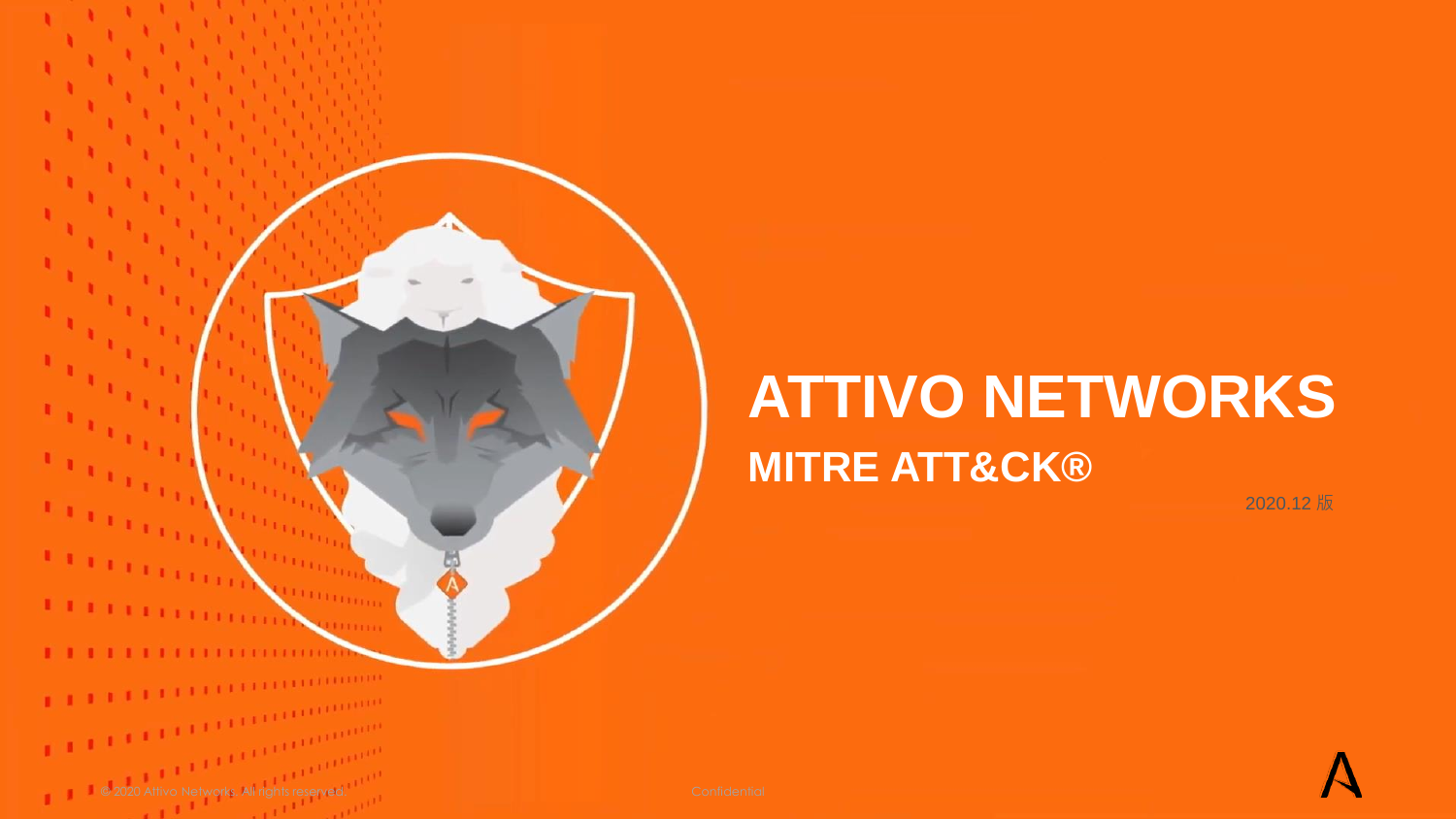## **MITRE ATT&CK**

MITRE ATT&CK®是全球皆可取用的知識庫,其中包含根據實際案例觀察的駭客攻擊戰術和手法



**Attivo Networks 涵蓋其中 72 種手法 以及廣泛的憑證存取、探索、橫向移動** 和蒐集戰術資訊,藉以強化偵測效能。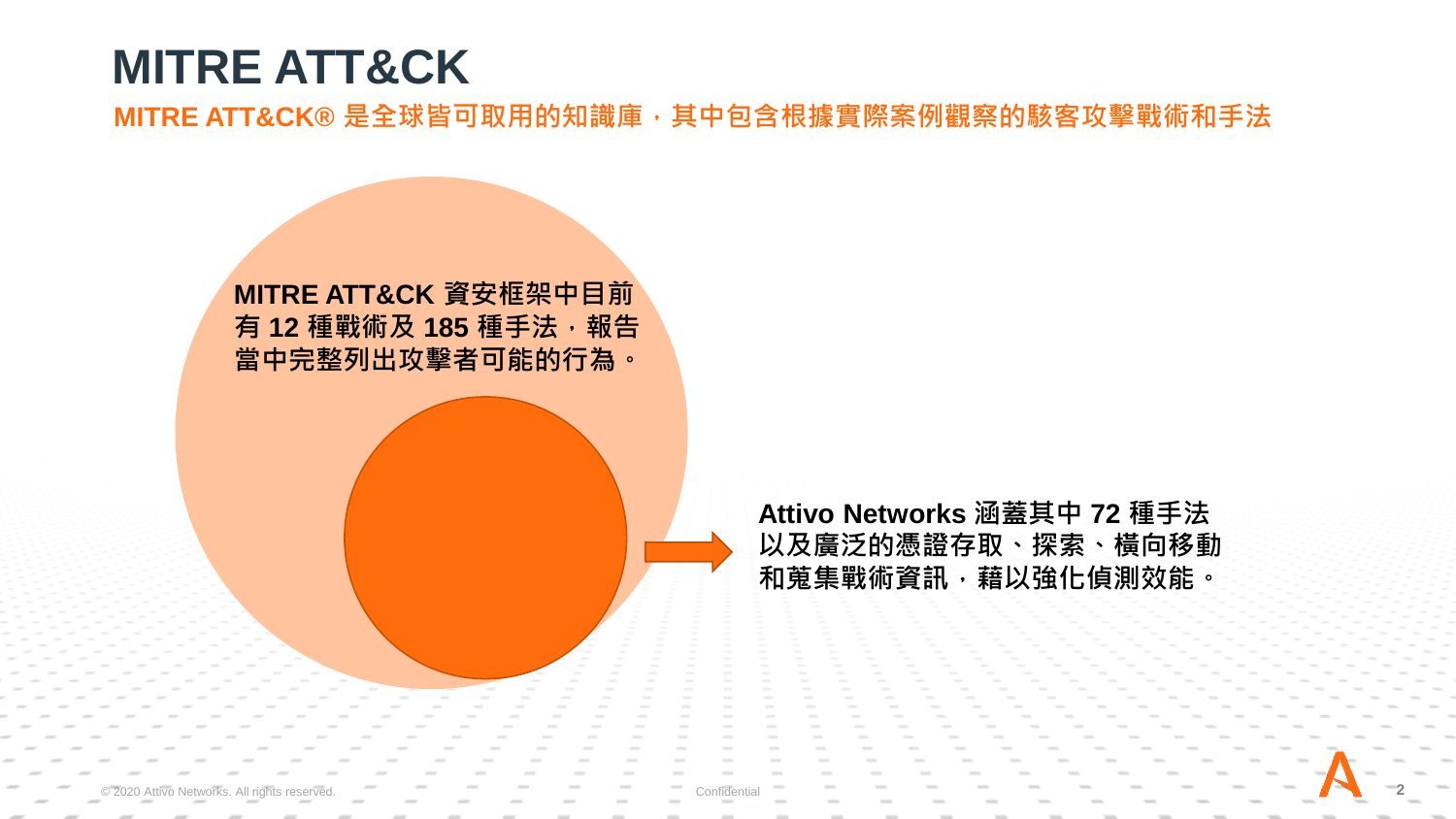## **Attivo Networks 全方位威脅偵測**

#### Initial Access Execution Persistence Privilege Escalation Defense Evasion **Credential**  Replication Through Removable Media Component Object Model and Service Execution Image File Execution Options Injection Signed Binary Proxy Execution Implant Container Image<br>Signed Script Proxy Execution Kernel Modules and Exter Signed Script Proxy Execution Kernel Modules and Extensions<br>
Service Registry Proxy Execution<br>
Registry Permissions File System Logical Offsets Virtualization Source Setuid and Setgid Gate Cate Setuid and Setgid Setuid and Setgid Setuid and Setgid Setuid and Setgid Gatekeeper Bypass Space after Filename Launch Daemon<br>Third-party Software Launchctl Third-party Software<br>Trap LC\_LOAD\_DYLIB Addition Trusted Developer Utilities<br>
Local Job Scheduling<br>
Local Job Scheduling Local Job Scheduling Intern User Execution **Login Item Community Community Community** Accounts History Community Community Community Community Windows Management<br>Instrumentation vinuows inangement in Logon Scripts Nether Web Shell Image File Execution Options Injection<br>Instrumentation Windows Remote Management LSASS Driver<br>XSL Script Processing Modify Existing **Modify Existing Service** Netsh Helper DLL<br>New Service Office Application Startup Path Interception Plist Modification Port Monitors PowerShell P<br>Rc.common Redundant Access Registry Run Keys / Startup Folder Scheduled Task Screensaver Security Support Provider Server Software Component Service Registry Permissions Weakness Setuid and Setgid Shortcut Modification SIP and Trust Provider Hijacking Startup Items System Firmware Systemd Service Time Providers<br>Trap Windows Management Instrumentation Event Subscription Winlogon Helper DLL

© 2020 Attivo Networks. All rights reserved. Confidential **3**

| Persistence                                                                                                                                                                                                                                                                                                                                                                                                                                                                                                                                                                                                                  | <b>Privilege Escalation Defense Evasior</b>                                                                                                                                                                                                                                                                                                                                                                                                                     |                                                                                                                                                                                                                                                                                                                                                                                                                                                                                                                                                                                   |
|------------------------------------------------------------------------------------------------------------------------------------------------------------------------------------------------------------------------------------------------------------------------------------------------------------------------------------------------------------------------------------------------------------------------------------------------------------------------------------------------------------------------------------------------------------------------------------------------------------------------------|-----------------------------------------------------------------------------------------------------------------------------------------------------------------------------------------------------------------------------------------------------------------------------------------------------------------------------------------------------------------------------------------------------------------------------------------------------------------|-----------------------------------------------------------------------------------------------------------------------------------------------------------------------------------------------------------------------------------------------------------------------------------------------------------------------------------------------------------------------------------------------------------------------------------------------------------------------------------------------------------------------------------------------------------------------------------|
| .bash_profile and .bashrc<br><b>Accessibility Features</b><br><b>Account Manipulation</b>                                                                                                                                                                                                                                                                                                                                                                                                                                                                                                                                    | Access Token Manipulation<br><b>Accessibility Features</b><br>AppCert DLLs                                                                                                                                                                                                                                                                                                                                                                                      | Access Token Manipulation<br>Application Access Token<br><b>Binary Padding</b>                                                                                                                                                                                                                                                                                                                                                                                                                                                                                                    |
| AppCert DLLs                                                                                                                                                                                                                                                                                                                                                                                                                                                                                                                                                                                                                 | Applnit DLLs                                                                                                                                                                                                                                                                                                                                                                                                                                                    | <b>BITS Jobs</b>                                                                                                                                                                                                                                                                                                                                                                                                                                                                                                                                                                  |
| Applnit DLLs                                                                                                                                                                                                                                                                                                                                                                                                                                                                                                                                                                                                                 | Application Shimming                                                                                                                                                                                                                                                                                                                                                                                                                                            | <b>Bypass User Account Control</b>                                                                                                                                                                                                                                                                                                                                                                                                                                                                                                                                                |
| Application Shimming<br>Authentication Package<br><b>BITS Jobs</b><br><b>Bootkit</b><br><b>Browser Extensions</b><br>Change Default File Association<br>Component Firmware<br>Component Object Model Hijacking<br><b>Create Account</b><br>DLL Search Order Hijacking<br>Dylib Hijacking<br>Emond<br><b>External Remote Services</b><br>File System Permissions Weakness<br><b>Hidden Files and Directories</b><br>Hooking<br>Hypervisor                                                                                                                                                                                     | Bypass User Account Control<br>DLL Search Order Hijacking<br>Dylib Hijacking<br>Elevated Execution with Prompt<br>Emond<br>Exploitation for Privilege Escalation<br>Extra Window Memory Injection<br><b>File System Permissions Weakness</b><br>Hooking<br>Image File Execution Options Injection<br>Launch Daemon<br>New Service<br>Parent PID Spoofing<br><b>Path Interception</b><br><b>Plist Modification</b><br>Port Monitors<br><b>PowerShell Profile</b> | Clear Command History<br>CMSTP<br>Code Signing<br>Compile After Delivery<br>Compiled HTML File<br>Component Firmware<br>Component Object Model Hijacking<br>Connection Proxy<br>Control Panel Items<br><b>DCShadow</b><br>Deobfuscate/Decode Files or Informa<br><b>Disabling Security Tools</b><br>DLL Search Order Hijacking<br><b>DLL Side-Loading</b><br><b>Execution Guardrails</b><br>Exploitation for Defense Evasion<br>Extra Window Memory Injection<br>File and Directory Permissions                                                                                   |
| Image File Execution Options Injection                                                                                                                                                                                                                                                                                                                                                                                                                                                                                                                                                                                       | Process Injection                                                                                                                                                                                                                                                                                                                                                                                                                                               | Modification                                                                                                                                                                                                                                                                                                                                                                                                                                                                                                                                                                      |
| Implant Container Image<br>Kernel Modules and Extensions<br>Launch Agent<br>Launch Daemon<br>Launchett<br>LC_LOAD_DYLIB Addition<br>Local Job Scheduling<br>Login Item                                                                                                                                                                                                                                                                                                                                                                                                                                                       | Scheduled Task<br><b>Service Registry Permissions Weakness</b><br>Setuid and Setgid<br>SID-History Injection<br>Startup Items<br>Sudo<br>Sudo Caching<br><b>Valid Accounts</b>                                                                                                                                                                                                                                                                                  | File Deletion<br>File System Logical Offsets<br>Gatekeeper Bypass<br><b>Group Policy Modification</b><br><b>Hidden Files and Directories</b><br>Hidden I Isers<br>Hidden Window<br><b>HISTCONTROL</b>                                                                                                                                                                                                                                                                                                                                                                             |
| Logon Scripts                                                                                                                                                                                                                                                                                                                                                                                                                                                                                                                                                                                                                | Web Shell                                                                                                                                                                                                                                                                                                                                                                                                                                                       | Image File Execution Options Injectio                                                                                                                                                                                                                                                                                                                                                                                                                                                                                                                                             |
| <b>LSASS Driver</b><br>Modify Existing Service<br>Netsh Helper DLL<br>New Service<br>Office Application Startup<br>Path Interception<br><b>Plist Modification</b><br><b>Port Knocking</b><br>Port Monitors<br><b>PowerShell Profile</b><br>Rc.common<br>Re-opened Applications<br>Redundant Access<br>Registry Run Keys / Startup Folder<br>Scheduled Task<br>Screensgyer<br>Security Support Provider<br>Server Software Component<br>Service Registry Permissions Weakness<br>Setuid and Setgid<br>Shortcut Modification<br>SIP and Trust Provider Hijacking<br>Startup Items<br>System Firmware<br><b>Systemd Service</b> |                                                                                                                                                                                                                                                                                                                                                                                                                                                                 | Indicator Blocking<br>Indicator Removal from Tools<br>Indicator Removal on Host<br>Indirect Command Execution<br>Install Root Certificate<br>InstallUtil<br>I aunchet<br>LC_MAIN Hijacking<br>Masquerading<br>Modify Registry<br>Mshta<br>Network Share Connection Removal<br><b>NTFS File Attributes</b><br>Obfuscated Files or Information<br>Parent PID Spoofing<br><b>Plist Modification</b><br>Port Knocking<br>Process Doppelgänging<br>Process Hollowing<br>Process Injection<br><b>Redundant Access</b><br>Regsvcs/Regasm<br>Regsvr32<br>Revert Cloud Instance<br>Rootkit |
| <b>Time Providers</b><br>Trap<br><b>Valid Accounts</b>                                                                                                                                                                                                                                                                                                                                                                                                                                                                                                                                                                       |                                                                                                                                                                                                                                                                                                                                                                                                                                                                 | Rundll32<br>Scripting<br>Signed Binary Proxy Execution                                                                                                                                                                                                                                                                                                                                                                                                                                                                                                                            |
| Web Shell<br>Windows Management Instrumentation                                                                                                                                                                                                                                                                                                                                                                                                                                                                                                                                                                              |                                                                                                                                                                                                                                                                                                                                                                                                                                                                 | Signed Script Proxy Execution                                                                                                                                                                                                                                                                                                                                                                                                                                                                                                                                                     |
| Event Subscription<br>Winlogon Helper DLL                                                                                                                                                                                                                                                                                                                                                                                                                                                                                                                                                                                    |                                                                                                                                                                                                                                                                                                                                                                                                                                                                 | SIP and Trust Provider Hijacking<br>Software Packing<br>Space after Filename<br>Template Injection<br>Timestomp<br><b>Trusted Developer Utilities</b><br>Unused/Unsupported Cloud Regions                                                                                                                                                                                                                                                                                                                                                                                         |

Valid Accounts Virtualization/Sandbox Evasion Web Service Web Session Cookie XSL Script Processing

| <b>EDR COLE STELIGILI</b>                                                                                                                                             |                                                                                                                                                                                                                                                             |                                                                                                                                                                                                                                                                                                                                                           |                                                                                                                                                                                                                                                                                                                           |                                                                                                                                                                                                                                                                                                                                              | Attivo Networks Core Strength<br><b>DLL ONG OUGHAIL</b>                                                                                                                                                                                              |                                                                                                                                                                                                                                                                                                                                                 |                                                                                                                                                                                                                                                                                                                |                                                                                                                                                                                  |                                                                                                                                                                                                                                                         |                                                                                                                                                                                      |                                                                                                                                                                                                                                                                                                          |
|-----------------------------------------------------------------------------------------------------------------------------------------------------------------------|-------------------------------------------------------------------------------------------------------------------------------------------------------------------------------------------------------------------------------------------------------------|-----------------------------------------------------------------------------------------------------------------------------------------------------------------------------------------------------------------------------------------------------------------------------------------------------------------------------------------------------------|---------------------------------------------------------------------------------------------------------------------------------------------------------------------------------------------------------------------------------------------------------------------------------------------------------------------------|----------------------------------------------------------------------------------------------------------------------------------------------------------------------------------------------------------------------------------------------------------------------------------------------------------------------------------------------|------------------------------------------------------------------------------------------------------------------------------------------------------------------------------------------------------------------------------------------------------|-------------------------------------------------------------------------------------------------------------------------------------------------------------------------------------------------------------------------------------------------------------------------------------------------------------------------------------------------|----------------------------------------------------------------------------------------------------------------------------------------------------------------------------------------------------------------------------------------------------------------------------------------------------------------|----------------------------------------------------------------------------------------------------------------------------------------------------------------------------------|---------------------------------------------------------------------------------------------------------------------------------------------------------------------------------------------------------------------------------------------------------|--------------------------------------------------------------------------------------------------------------------------------------------------------------------------------------|----------------------------------------------------------------------------------------------------------------------------------------------------------------------------------------------------------------------------------------------------------------------------------------------------------|
| Initial Access                                                                                                                                                        | Execution                                                                                                                                                                                                                                                   | Persistence                                                                                                                                                                                                                                                                                                                                               |                                                                                                                                                                                                                                                                                                                           | Privilege Escalation Defense Evasion                                                                                                                                                                                                                                                                                                         | <b>Credential</b><br>Access                                                                                                                                                                                                                          | <b>Discovery</b>                                                                                                                                                                                                                                                                                                                                | Lateral<br><b>Movement</b>                                                                                                                                                                                                                                                                                     | <b>Collection</b>                                                                                                                                                                | Command and<br>Control                                                                                                                                                                                                                                  | Exfiltration                                                                                                                                                                         | Impact                                                                                                                                                                                                                                                                                                   |
| Drive-by Compromise<br>Exploit Public-Facing Application<br><b>External Remote Services</b>                                                                           | AppleScript<br>CMSTP<br>Command-Line Interface                                                                                                                                                                                                              | bash_profile and .bashrc<br><b>Accessibility Features</b><br><b>Account Manipulation</b>                                                                                                                                                                                                                                                                  | <b>Access Token Manipulation</b><br><b>Accessibility Features</b><br>AppCert DLLs                                                                                                                                                                                                                                         | Access Token Manipulation<br>Application Access Token<br><b>Binary Padding</b>                                                                                                                                                                                                                                                               | <b>ccount Manipulation</b><br><b>Bash History</b><br><b>Brute Force</b>                                                                                                                                                                              | <b>Account Discovery</b><br>Application Window Discovery<br><b>Browser Bookmark Discovery</b>                                                                                                                                                                                                                                                   | AppleScript<br>Application Access Token<br><b>Application Deployment Software</b>                                                                                                                                                                                                                              | Audio Capture<br>Automated Collection<br>Clipboard Data                                                                                                                          | Commonly Used Port<br>Communication Through Removable Media<br>Connection Proxy                                                                                                                                                                         | utomated Exfiltration<br>Data Compressed<br>Data Encrypted                                                                                                                           | <b>Account Access Removal</b><br><b>Data Destruction</b><br>Data Encrypted for Impact                                                                                                                                                                                                                    |
| <b>Hardware Additions</b>                                                                                                                                             | Compiled HTML File                                                                                                                                                                                                                                          | AppCert DLLs                                                                                                                                                                                                                                                                                                                                              | Applnit DLLs                                                                                                                                                                                                                                                                                                              | <b>BITS Jobs</b>                                                                                                                                                                                                                                                                                                                             | Cloud Instance Metadata API                                                                                                                                                                                                                          | Cloud Service Dashboard                                                                                                                                                                                                                                                                                                                         | <b>Component Object Model and Distributed</b>                                                                                                                                                                                                                                                                  | Data from Cloud Storage Object                                                                                                                                                   | Custom Command and Control Protocol                                                                                                                                                                                                                     | Data Transfer Size Limits                                                                                                                                                            | Defacement                                                                                                                                                                                                                                                                                               |
| Replication Through Removable Media                                                                                                                                   | Component Object Model and<br>Distributed COM                                                                                                                                                                                                               | Applnit DLLs                                                                                                                                                                                                                                                                                                                                              | Application Shimming                                                                                                                                                                                                                                                                                                      | <b>Bypass User Account Control</b>                                                                                                                                                                                                                                                                                                           | <b>Credential Dumping</b>                                                                                                                                                                                                                            | <b>Cloud Service Discovery</b>                                                                                                                                                                                                                                                                                                                  | <b>Exploitation of Remote Services</b>                                                                                                                                                                                                                                                                         | <b>Data from Information Repositories</b>                                                                                                                                        | Custom Cryptographic Protocol                                                                                                                                                                                                                           | Exfiltration Over Alternative Protocol                                                                                                                                               | <b>Disk Content Wipe</b>                                                                                                                                                                                                                                                                                 |
| Spearphishing Attachment<br>Spearphishing Link<br>Spearphishing via Service<br><b>Supply Chain Compromise</b><br><b>Trusted Relationship</b><br><b>Valid Accounts</b> | Control Panel Items<br>Dynamic Data Exchange<br>Execution through API<br>Execution through Module Load<br>Exploitation for Client Execution<br>Graphical User Interface<br>InstallUtil<br>Launchctl<br>Local Job Scheduling<br><b>LSASS Driver</b><br>Mshta | Application Shimming<br>Authentication Package<br><b>BITS Jobs</b><br>Bootkit<br><b>Browser Extensions</b><br>Change Default File Association<br>Component Firmware<br>Component Object Model Hijacking<br><b>Create Account</b><br><b>DLL Search Order Hijacking</b><br>Dylib Hijacking                                                                  | <b>Bypass User Account Control</b><br>DLL Search Order Hijacking<br>Dylib Hijacking<br>Elevated Execution with Prompt<br>Emond<br>Exploitation for Privilege Escalation<br>Extra Window Memory Injection<br><b>File System Permissions Weakness</b><br>Hooking<br>Image File Execution Options Injection<br>Launch Daemon | Clear Command History<br>CMSTP<br>Code Signing<br>Compile After Delivery<br>Compiled HTML File<br>Component Firmware<br>Component Object Model Hijacking<br>Connection Proxy<br>Control Panel Items<br><b>DCShadow</b><br>Deobfuscate/Decode Files or Information <b>LLMNR/NBT-NS Poisoning and Relay</b>                                    | <b>Credentials from Web Browsers</b><br><b>Credentials in Files</b><br><b>Credentials in Registry</b><br>Exploitation for Credential Access<br><b>Forced Authentication</b><br>Hooking<br>Input Capture<br>Input Prompt<br>Kerberoasting<br>Keychain | Domain Trust Discovery<br><b>File and Directory Discovery</b><br><b>Network Service Scanning</b><br><b>Network Share Discovery</b><br><b>Network Sniffing</b><br>Password Policy Discovery<br>Peripheral Device Discovery<br><b>Permission Groups Discovery</b><br><b>Process Discovery</b><br>Query Registry<br><b>Remote System Discovery</b> | Internal Spearphishing<br><b>Logon Scripts</b><br>Pass the Hash<br>Pass the Ticket<br><b>Remote Desktop Protoco</b><br><b>Remote File Copy</b><br><b>Remote Services</b><br>Replication Through Removable Media Screen Capture<br><b>Shared Webroot</b><br><b>SSH Hijacking</b><br><b>Taint Shared Content</b> | Data from Local System<br>Data from Network Shared Drive<br>Data from Removable Media<br>Data Staged<br>Email Collection<br>Input Capture<br>Man in the Browser<br>Video Capture | Data Encoding<br>Data Obfuscation<br>Domain Fronting<br>Domain Generation Algorithms<br><b>Fallback Channels</b><br>Multi-hop Proxy<br>Multi-Stage Channels<br>Multiband Communication<br>Multilayer Encryption<br>Port Knocking<br>Remote Access Tools | Exfiltration Over Command and Control Channel<br>Exfiltration Over Other Network Medium<br>Exfiltration Over Physical Medium<br>Scheduled Transfer<br>Transfer Data to Cloud Account | Disk Structure Wipe<br>Endpoint Denial of Service<br>Firmware Corruption<br>Inhibit System Recovery<br>Network Denial of Service<br><b>Resource Hijacking</b><br>Runtime Data Manipulation<br>Service Stop<br>Stored Data Manipulation<br>System Shutdown/Reboot<br><b>Transmitted Data Manipulation</b> |
|                                                                                                                                                                       | PowerShell<br>Regsvcs/Regasm<br>Regsvr32<br>Rundll32<br>Scheduled Task<br>Scripting<br>Service Execution                                                                                                                                                    | Emond<br><b>External Remote Services</b><br>File System Permissions Weakness<br><b>Hidden Files and Directories</b><br>Hooking<br>Hypervisor<br>Image File Execution Options Injection                                                                                                                                                                    | New Service<br>Parent PID Spoofing<br><b>Path Interceptio</b><br><b>Plist Modification</b><br>Port Monitors<br>PowerShell Profile<br>Process Injection                                                                                                                                                                    | <b>Disabling Security Tools</b><br>DLL Search Order Hijacking<br>DLL Side-Loading<br><b>Execution Guardrails</b><br>Exploitation for Defense Evasion<br>Extra Window Memory Injection<br>File and Directory Permissions                                                                                                                      | <b>Vetwork Sniffing</b><br>Password Filter DLL<br>Private Kevs<br>Securityd Memory<br>Steal Application Access Token<br><b>Steal Web Session Cookie</b><br>Two-Factor Authentication Interception  System Service Discovery                          | Security Software Discovery<br>Software Discovery<br>System Information Discovery<br>System Network Configuration Discovery Windows Remote Management<br><b>System Network Connections Discovery</b><br><b>System Owner/User Discovery</b>                                                                                                      | <b>Third-party Software</b><br><b>Web Session Cookie</b><br><b>Windows Admin Shares</b>                                                                                                                                                                                                                        |                                                                                                                                                                                  | Remote File Copy<br>Standard Application Layer Protocol<br>Standard Cryptographic Protocol<br>Standard Non-Application Layer Protocol<br>Uncommonly Used Port<br>Web Service                                                                            |                                                                                                                                                                                      |                                                                                                                                                                                                                                                                                                          |
|                                                                                                                                                                       | Signed Binary Proxy Execution<br>Signed Script Proxy Execution<br>Source<br>Space after Filename<br>Third-party Software<br>Trap<br><b>Trusted Developer Utilities</b><br>User Execution<br>Windows Management                                              | Implant Container Image<br>Kernel Modules and Extensions<br>Launch Agent<br>Launch Daemon<br>Launchctl<br>LC_LOAD_DYLIB_Addition<br>Local Job Scheduling<br>Login Item                                                                                                                                                                                    | Scheduled Task<br><b>Service Registry Permissions Weaknes</b><br>Setuid and Setgid<br>SID-History Injection<br>Startup Items<br>Sudo<br>Sudo Caching<br><b>/alid Accounts</b><br>Web Shell                                                                                                                                | Modification<br>File Deletion<br>File System Logical Offsets<br>Gatekeeper Bypass<br><b>Group Policy Modification</b><br><b>Hidden Files and Directories</b><br>Hidden Users<br>Hidden Window<br><b>HISTCONTROL</b><br>Image File Execution Options Injection                                                                                |                                                                                                                                                                                                                                                      | <b>System Time Discovery</b><br>Virtualization/Sandbox Evasion                                                                                                                                                                                                                                                                                  |                                                                                                                                                                                                                                                                                                                |                                                                                                                                                                                  |                                                                                                                                                                                                                                                         |                                                                                                                                                                                      |                                                                                                                                                                                                                                                                                                          |
|                                                                                                                                                                       | Instrumentation<br>Windows Remote Management<br><b>XSL Script Processing</b>                                                                                                                                                                                | Logon Scripts<br><b>LSASS Driver</b><br>Modify Existing Service<br>Netsh Helper DLL<br>New Service<br>Office Application Startup<br>Path Interception<br><b>Plist Modification</b><br><b>Port Knocking</b><br>Port Monitors<br><b>PowerShell Profile</b><br>Rc.common<br>Re-opened Applications<br>Redundant Access<br>Registry Run Keys / Startup Folder |                                                                                                                                                                                                                                                                                                                           | Indicator Blocking<br>Indicator Removal from Tools<br>Indicator Removal on Host<br>Indirect Command Execution<br>Install Root Certificate<br>InstallUtil<br>Launchctl<br>LC_MAIN Hijacking<br>Masquerading<br>Modify Registry<br>Mshta<br>Network Share Connection Removal<br><b>NTFS File Attributes</b><br>Obfuscated Files or Information |                                                                                                                                                                                                                                                      |                                                                                                                                                                                                                                                                                                                                                 |                                                                                                                                                                                                                                                                                                                |                                                                                                                                                                                  | 經 MITRE ATT&ACK 測試<br>使用 Attivo 欺敵平台可提升EDR                                                                                                                                                                                                              |                                                                                                                                                                                      |                                                                                                                                                                                                                                                                                                          |

 $\sim$ 

#### **EDR Core Strength Attivo Networks Core Strength DLP Core Strength**

| Command and<br>Control                                                                                                                                                                                                                                                                                                                                                                                                                  | Exfiltration                                                                                                                                                                         | Impact                                                                                                                                                                                                                                                                                                          |
|-----------------------------------------------------------------------------------------------------------------------------------------------------------------------------------------------------------------------------------------------------------------------------------------------------------------------------------------------------------------------------------------------------------------------------------------|--------------------------------------------------------------------------------------------------------------------------------------------------------------------------------------|-----------------------------------------------------------------------------------------------------------------------------------------------------------------------------------------------------------------------------------------------------------------------------------------------------------------|
| Commonly Used Port<br>Communication Through Removable Media<br><b>Connection Proxy</b>                                                                                                                                                                                                                                                                                                                                                  | <b>Automated Exfiltration</b><br>Data Compressed<br>Data Encrypted                                                                                                                   | <b>Account Access Removal</b><br><b>Data Destruction</b><br><b>Data Encrypted for Impact</b>                                                                                                                                                                                                                    |
| Custom Command and Control Protocol                                                                                                                                                                                                                                                                                                                                                                                                     | Data Transfer Size Limits                                                                                                                                                            | Defacement                                                                                                                                                                                                                                                                                                      |
| Custom Cryptographic Protocol                                                                                                                                                                                                                                                                                                                                                                                                           | Exfiltration Over Alternative Protocol                                                                                                                                               | Disk Content Wipe                                                                                                                                                                                                                                                                                               |
| Data Encoding<br>Data Obfuscation<br>Domain Fronting<br>Domain Generation Algorithms<br><b>Fallback Channels</b><br>Multi-hop Proxy<br>Multi-Stage Channels<br>Multiband Communication<br>Multilayer Encryption<br>Port Knocking<br>Remote Access Tools<br>Remote File Copy<br>Standard Application Laver Protocol<br>Standard Cryptographic Protocol<br>Standard Non-Application Laver Protocol<br>Uncommonly Used Port<br>Web Service | Exfiltration Over Command and Control Channel<br>Exfiltration Over Other Network Medium<br>Exfiltration Over Physical Medium<br>Scheduled Transfer<br>Transfer Data to Cloud Account | <b>Disk Structure Wipe</b><br><b>Endpoint Denial of Service</b><br>Firmware Corruption<br>Inhibit System Recovery<br>Network Denial of Service<br>Resource Hijacking<br>Runtime Data Manipulation<br>Service Stop<br>Stored Data Manipulation<br>System Shutdown/Reboot<br><b>Transmitted Data Manipulation</b> |



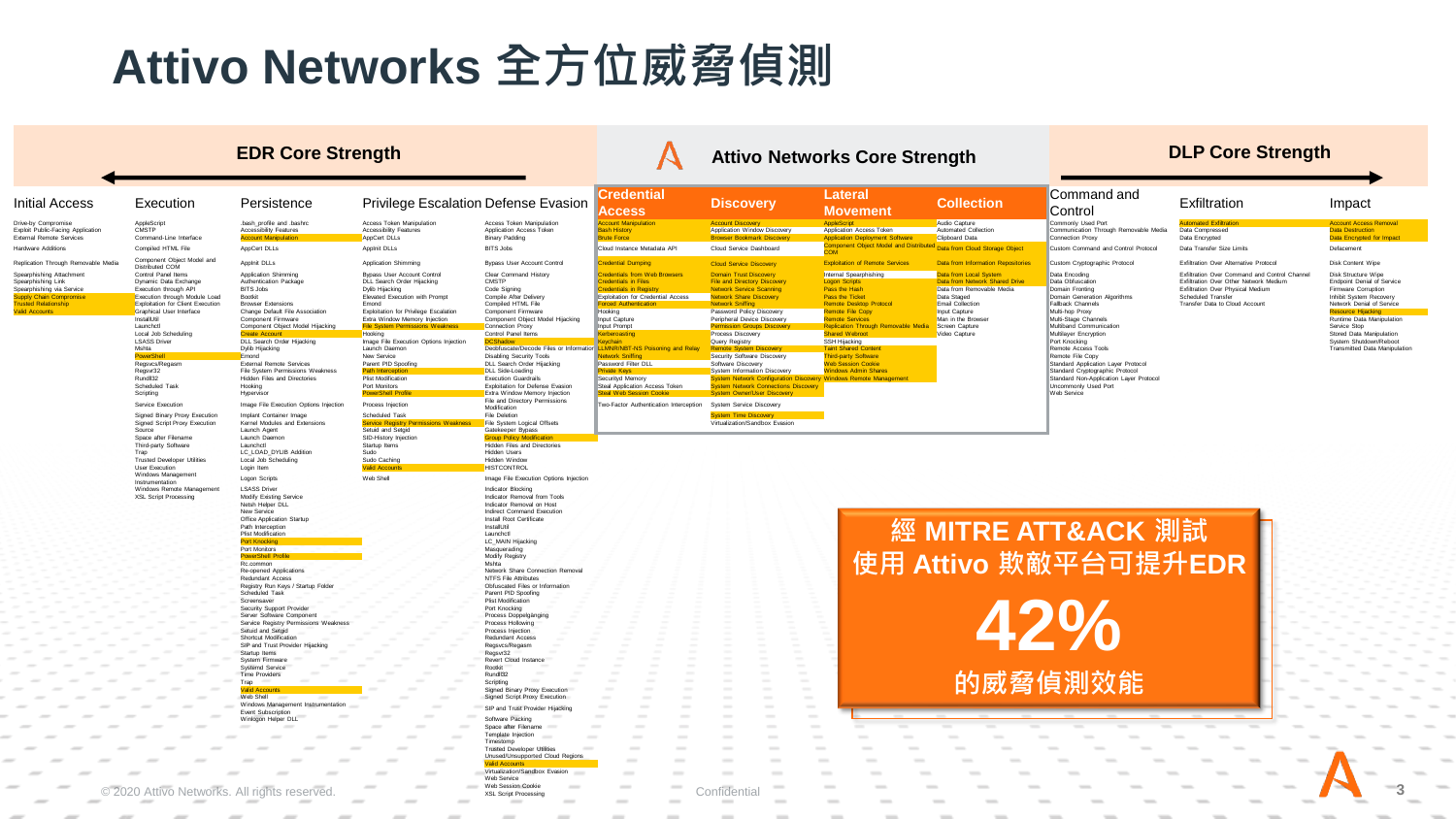## **Attivo Networks 全方位威脅偵測**

2020 Attivo Networks. All rights reserve

| Initial Access                                       | Execution                           | Persistence                                                                 | Privilege<br>Escalation                                                      | Defense Evasion                                                                                  | <b>Credential Access</b>                                                                            | <b>Discovery</b>                                                                                                       | <b>Lateral Movement</b>                                                                                             | <b>Collection</b>                                                                                                     | Command and<br>Control | Exfiltration                                    | Impact                                                                              |
|------------------------------------------------------|-------------------------------------|-----------------------------------------------------------------------------|------------------------------------------------------------------------------|--------------------------------------------------------------------------------------------------|-----------------------------------------------------------------------------------------------------|------------------------------------------------------------------------------------------------------------------------|---------------------------------------------------------------------------------------------------------------------|-----------------------------------------------------------------------------------------------------------------------|------------------------|-------------------------------------------------|-------------------------------------------------------------------------------------|
| <b>Trusted Relationship</b><br><b>EDN (ADSecure)</b> | PowerShell<br><b>EDN (ADSecure)</b> | <b>Account Manipulation</b><br><b>EDN (ADSecure)</b>                        | <b>File System Permissions</b><br><b>Weakness</b><br><b>EDN (ThreatPath)</b> | <b>DCShadow</b><br><b>EDN (ADSecure)</b>                                                         | <b>Account Manipulation</b><br><b>EDN (ADSecure)</b>                                                | <b>Account Discovery</b><br><b>EDN (ThreatStrike &amp;</b><br><b>ThreatPath &amp; ADSecure)</b>                        | <b>AppleScript</b><br><b>EDN</b> (ThreatStrike)                                                                     | Data from Information<br><b>Repositories</b><br><b>BOTsink</b>                                                        |                        | <b>Automated Exfiltration</b><br><b>BOTsink</b> | <b>Account Access Removal</b><br><b>EDN (ThreatStrike &amp;</b><br><b>ADSecure)</b> |
| <b>Valid Accounts</b><br><b>EDN (ADSecure)</b>       |                                     | <b>Create Account</b><br><b>EDN (ADSecure)</b>                              | <b>Path Interception</b><br><b>EDN</b> (ThreatPath)                          | <b>Group Policy</b><br><b>Modification</b><br><b>EDN (ThreatStrike &amp;</b><br><b>ADSecure)</b> | <b>Bash History</b><br><b>EDN (ThreatStrike)</b>                                                    | <b>EDN (ThreatStrike)</b>                                                                                              | <b>Browser Bookmark Discovery Application Deployment Software</b><br><b>BOTsink</b>                                 | Data from Local System<br><b>BOTsink &amp; EDN</b><br>(ThreatStrike &<br><b>Ransomware</b> )                          |                        |                                                 | <b>Data Destruction</b><br><b>BOTsink &amp; EDN</b><br>(Ransomware)                 |
|                                                      |                                     | <b>Port Knocking</b><br><b>BOTsink</b>                                      | <b>PowerShell Profile</b><br><b>EDN (ADSecure)</b>                           | <b>Valid Accounts</b><br><b>EDN (ADSecure)</b>                                                   | <b>Brute Force</b><br><b>BOTsink &amp; EDN (ADSecure)</b>                                           | <b>Cloud Service Discovery</b><br><b>EDN (ThreatStrike &amp;</b><br><b>ThreatPath)</b>                                 | <b>Component Object Model and</b><br><b>Distributed COM</b><br><b>BOTsink</b>                                       | <b>Data from Network Shared</b><br><b>Drive</b><br><b>BOTsink &amp; EDN</b><br>(ThreatStrike &<br><b>Ransomware</b> ) |                        |                                                 | <b>Data Encrypted for Impact</b><br><b>BOTsink &amp; EDN</b><br>(Ransomware)        |
|                                                      |                                     | <b>PowerShell Profile</b><br><b>EDN (ADSecure)</b>                          | <b>Service Registry</b><br>Permissions Weakness<br><b>EDN</b> (ThreatPath)   |                                                                                                  | <b>Credential Dumping</b><br><b>EDN</b> (ThreatStrike &<br><b>Ransomware</b> )                      | <b>Domain Trust Discovery</b><br><b>EDN (ADSecure)</b>                                                                 | <b>Exploitation of Remote Services</b><br><b>BOTsink &amp; EDN (ThreatStrike &amp;</b><br><b>ADSecure)</b>          |                                                                                                                       |                        |                                                 | <b>Resource Hijacking</b><br><b>BOTsink</b>                                         |
|                                                      |                                     | <b>Valid Accounts</b><br><b>EDN (ADSecure &amp;</b><br><b>ThreatStrike)</b> | <b>Valid Accounts</b><br><b>EDN (ADSecure)</b>                               |                                                                                                  | <b>Credentials from Web</b><br><b>Browsers</b><br><b>EDN</b> (ThreatStrike &<br><b>Ransomware</b> ) | <b>File and Directory Discovery</b><br><b>EDN (ThreatStrike &amp;</b><br><b>Ransomware</b> )                           | <b>Logon Scripts</b><br><b>BOTsink</b>                                                                              |                                                                                                                       |                        |                                                 |                                                                                     |
|                                                      |                                     |                                                                             |                                                                              |                                                                                                  | <b>Credentials in Files</b><br><b>EDN(ThreatStrike &amp;</b><br><b>Ransomware</b>                   | <b>Network Service Scanning</b><br><b>BOTsink &amp; EDN (Deflect)</b>                                                  | Pass the Hash<br><b>BOTsink &amp; EDN (ADSecure &amp;</b><br><b>ThreatStrike)</b>                                   |                                                                                                                       |                        |                                                 |                                                                                     |
|                                                      |                                     |                                                                             |                                                                              |                                                                                                  | <b>Credentials in Registry</b><br><b>EDN</b> (ThreatStrike)                                         | <b>Network Share Discovery</b><br><b>EDN (ThreatStrike &amp;</b><br><b>Ransomware</b>                                  | <b>Pass the Ticket</b><br><b>EDN (ThreatStrike &amp; ADSecure</b>                                                   |                                                                                                                       |                        |                                                 |                                                                                     |
|                                                      |                                     |                                                                             |                                                                              |                                                                                                  | <b>Forced Authentication</b><br><b>EDN</b> (ThreatPath)                                             | <b>Network Sniffing</b><br><b>BOTsjink</b>                                                                             | <b>Remote Desktop Protocol</b><br><b>BOTsink &amp; EDN (ThreatStrike &amp;</b><br><b>ThreatPath &amp; ADSecure)</b> |                                                                                                                       |                        |                                                 |                                                                                     |
|                                                      |                                     |                                                                             |                                                                              |                                                                                                  | Kerberoasting<br><b>EDN (ThreatStrike &amp;</b><br><b>ADSecure)</b>                                 | <b>Permission Groups Discovery</b><br><b>EDN (ADSecure)</b>                                                            | <b>Remote File Copy</b><br><b>BOTsink &amp; EDN (ThreatStrike)</b>                                                  |                                                                                                                       |                        |                                                 |                                                                                     |
|                                                      |                                     |                                                                             |                                                                              |                                                                                                  | Keychain<br><b>EDN (ThreatStrike)</b>                                                               | <b>Remote System Discovery</b>                                                                                         | <b>Remote Services</b><br>EDN (ADSecure & BOTsink) BOTsink & EDN (ThreatStrike)                                     |                                                                                                                       |                        |                                                 |                                                                                     |
|                                                      |                                     | 根據 Attivo 現有的覆蓋範圍                                                           |                                                                              |                                                                                                  | <b>LLMNR/NBT-NS Poisoning</b><br>and Relay<br><b>BOTsink</b>                                        | <b>System Network</b><br><b>Configuration Discovery</b><br><b>BOTsink &amp; EDN (Deflect &amp;</b><br><b>ADSecure)</b> | <b>Shared Webroot</b><br><b>EDN (ThreatPath)</b>                                                                    |                                                                                                                       |                        |                                                 |                                                                                     |
|                                                      |                                     | 攻擊者極不可能在內網中橫向移動                                                             |                                                                              |                                                                                                  | <b>Network Sniffing</b><br><b>BOTsink</b>                                                           | <b>System Network Connections</b><br><b>Discovery</b><br><b>EDN (ADSecure &amp;</b><br><b>ThreatStrike)</b>            | <b>Taint Shared Content</b><br><b>EDN (ThreatStrike &amp;</b><br><b>Ransomware</b> )                                |                                                                                                                       |                        |                                                 |                                                                                     |
|                                                      |                                     | 而不被 Attivo 偵測到                                                              |                                                                              |                                                                                                  | <b>Private Keys</b><br><b>EDN (ThreatStrike &amp;</b><br><b>Ransomware</b> )                        | <b>System Owner/User</b><br><b>Discovery</b><br><b>EDN (ThreatStrike &amp;</b><br><b>ADSecure &amp; ThreatPath)</b>    | <b>Third-party Software</b><br><b>BOTsink</b>                                                                       |                                                                                                                       |                        |                                                 |                                                                                     |
|                                                      |                                     |                                                                             |                                                                              |                                                                                                  | <b>Steal Web Session Cookie</b><br><b>EDN (ThreatStrike)</b>                                        | <b>System Time Discovery</b><br><b>BOTsink</b>                                                                         | <b>Web Session Cookie</b><br><b>EDN</b> (ThreatStrike)                                                              |                                                                                                                       |                        |                                                 |                                                                                     |
|                                                      |                                     |                                                                             |                                                                              |                                                                                                  |                                                                                                     | $\sim$                                                                                                                 | <b>Windows Admin Shares</b><br><b>EDN (ThreatStrike &amp;</b><br><b>Ransomware</b> )                                |                                                                                                                       |                        |                                                 |                                                                                     |
|                                                      |                                     |                                                                             |                                                                              |                                                                                                  |                                                                                                     |                                                                                                                        | <b>Windows Remote Management</b><br><b>EDN (ThreatStrike &amp; BOTsink)</b>                                         |                                                                                                                       |                        |                                                 |                                                                                     |
|                                                      |                                     |                                                                             |                                                                              |                                                                                                  |                                                                                                     |                                                                                                                        |                                                                                                                     |                                                                                                                       |                        |                                                 |                                                                                     |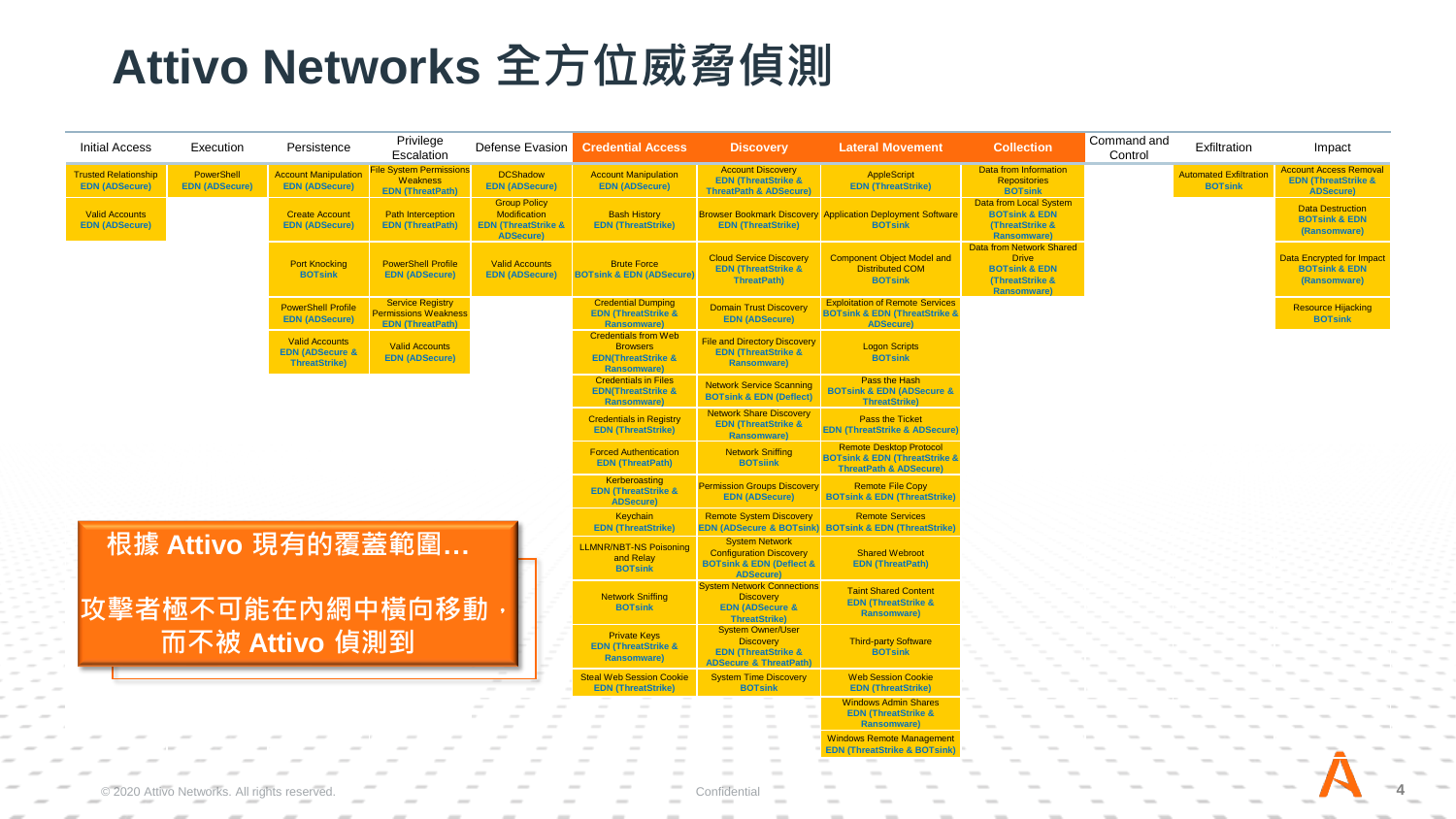## **勒贖程式的攻擊絞殺鏈**

## **抵禦橫向移動的能力**



\***單點防禦:**一旦勒索軟體進入內網,就會迅速地以水平方式進行多方向的散播,單靠防火牆或防毒軟體並無法抵禦 被勒索軟體 WannaCry 感染的企業組織全都有防火牆和防毒軟體。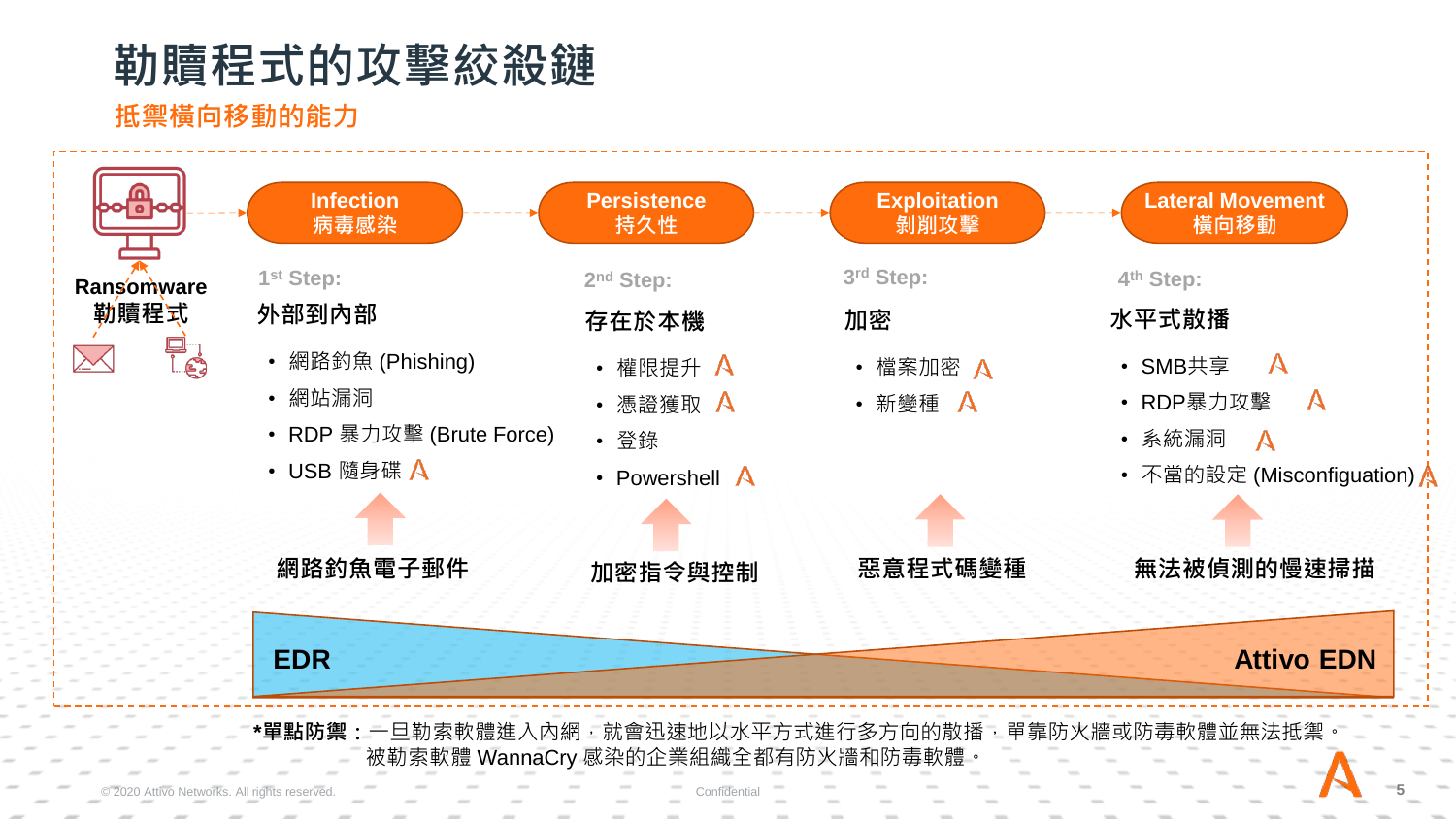## **Attivo勒贖程式偵測及端點保護**

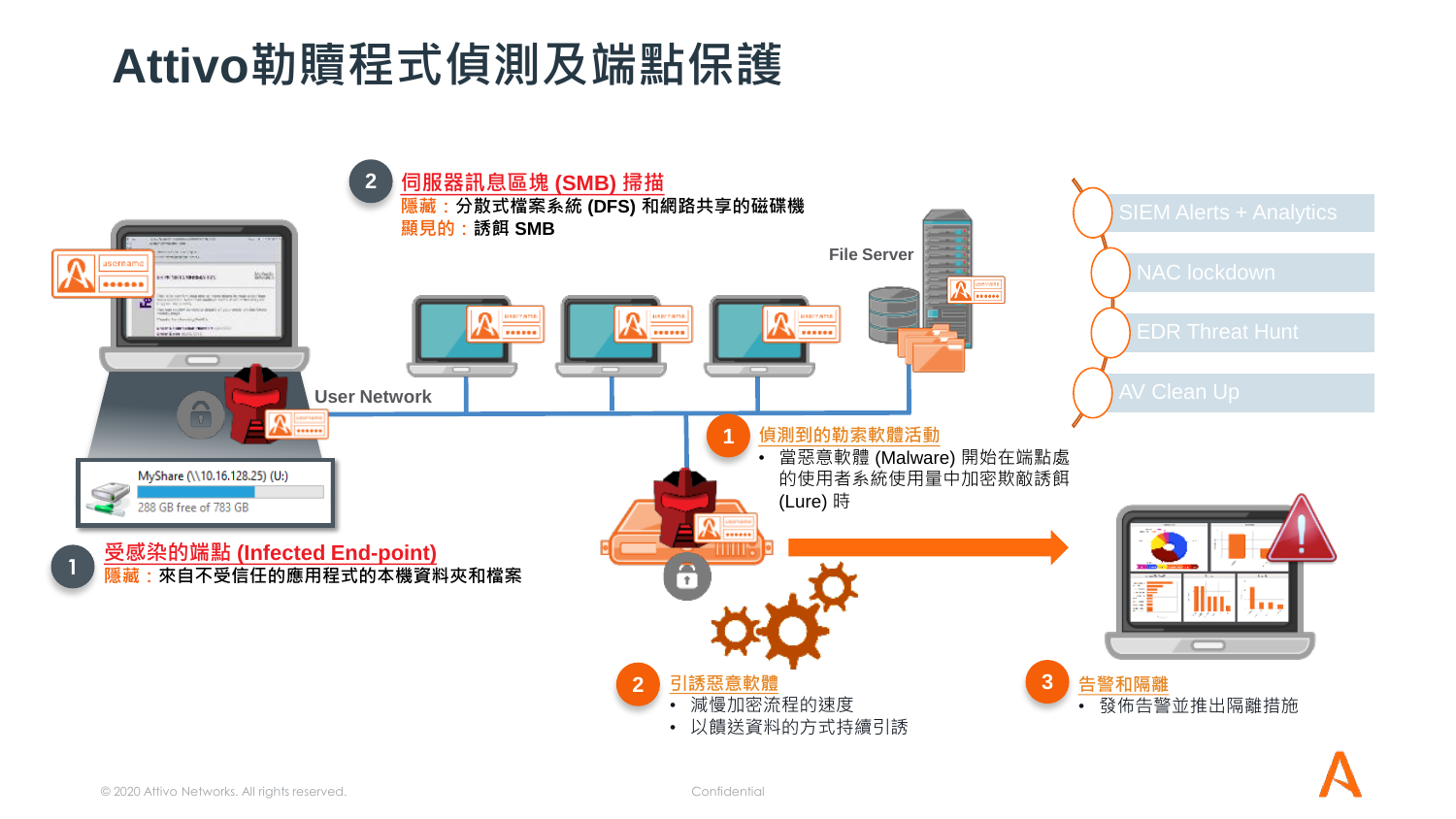## **Attivo 端點偵測網(EDN) 的高度整合力**

**Attivo EDN + Crowdstrike EDR**

**Attivo Networks 是什麼樣的公司?** ✓ **技術創新者:**偵測威脅和防止攻擊者在內網從事探索、橫向移動和權限提升。 ✓ **欺敵平台:**在攻擊者已破壞端點,且以傳統 EDR 無法偵測出的方法進行攻擊 時,該平台能偵測出攻擊活動,並將攻擊者引離攻擊目標。

### ✓ **有效阻擋橫向移動:**

在傳統 EDR 系統專注在抵制攻擊者攻擊端點的同 時, Attivo 則能防止攻擊者在端點內網做橫向的移 動。

**為什麼選擇 Attivo Networks?**

**為什麼上述的功能如此重要?**

✓ **攻擊進化:**現今先進的攻擊者靠橫向移動和其它手法打敗防禦技術。 ✓ **第三方認證:**MITRE ATT&CK 矩陣模型(MITRE ATT&CK Matrix) 展現出 CrowdStrike 端點上 Attivo 技術可量化的價值。

© 2020 Attivo Networks. All rights reserved. **The Confidential Confidential Confidential Confidential Confidential Confidential Confidential Confidential Confidential Confidential Confidential Confidential Confidential Con**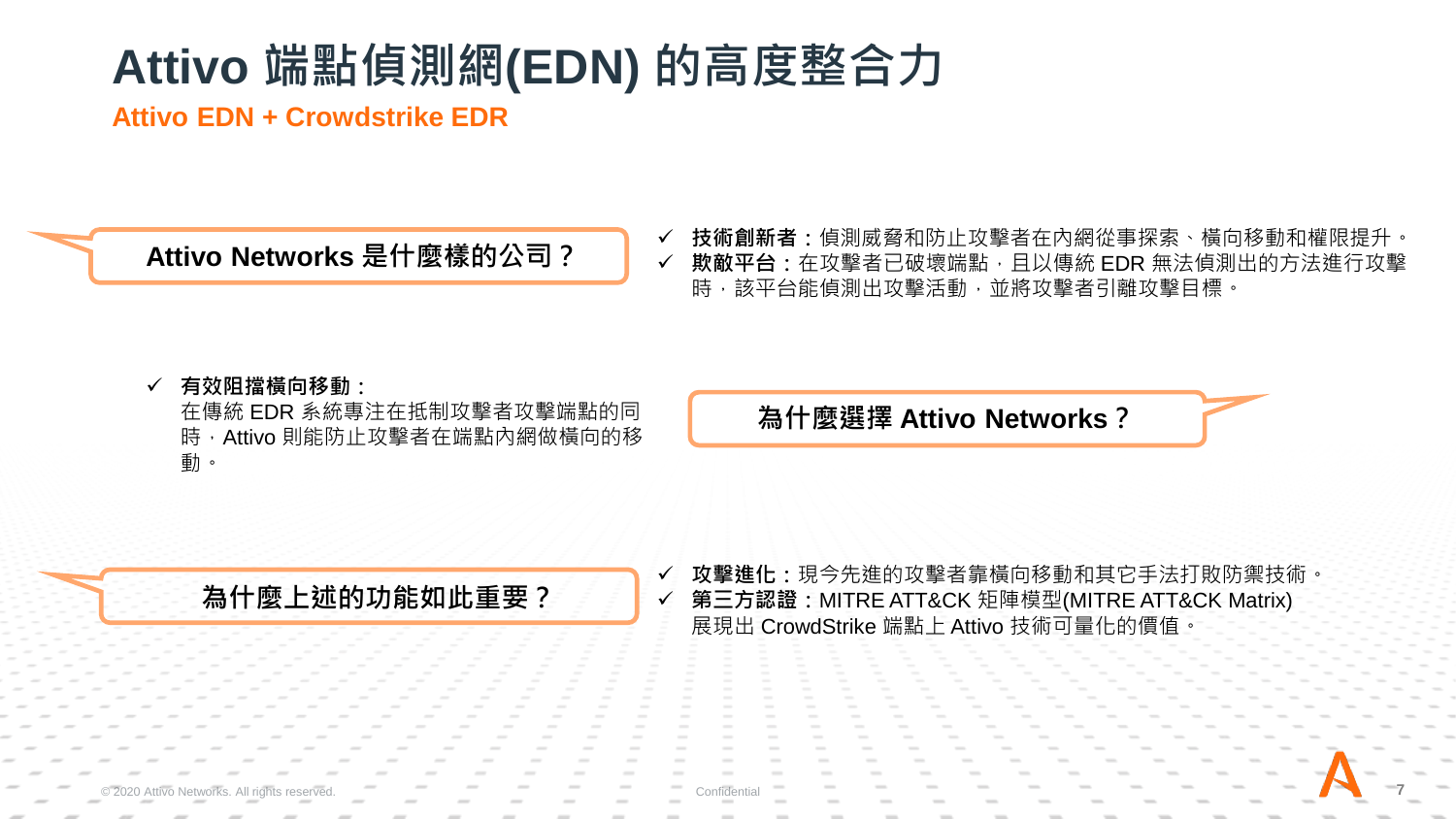## **Attivo 端點偵測網(EDN) 的高度整合力**

**Attivo 為 CrowdStrike 整合協力廠商,並整合 Falcon Platform**



|      | ЛF<br>VO                                                                                                                                                                                                            | t⊟<br>च्क<br><b>STATISTICS</b><br><b>STATE</b>             | 珇 | 'nП<br>VO                                                                                      | ऊंट |  |
|------|---------------------------------------------------------------------------------------------------------------------------------------------------------------------------------------------------------------------|------------------------------------------------------------|---|------------------------------------------------------------------------------------------------|-----|--|
| 1000 | $\frac{1}{2} \left( \frac{1}{2} \right) \left( \frac{1}{2} \right) \left( \frac{1}{2} \right)$<br>$\frac{1}{2} \left( \frac{1}{2} \right) \left( \frac{1}{2} \right) \left( \frac{1}{2} \right)$<br><b>Contract</b> | ററ<br><b>STATISTICS</b><br><b>Contract</b><br><b>STATE</b> |   | $\frac{1}{2} \left( \frac{1}{2} \right) \left( \frac{1}{2} \right) \left( \frac{1}{2} \right)$ |     |  |

© 2020 Attivo Networks. All rights reserved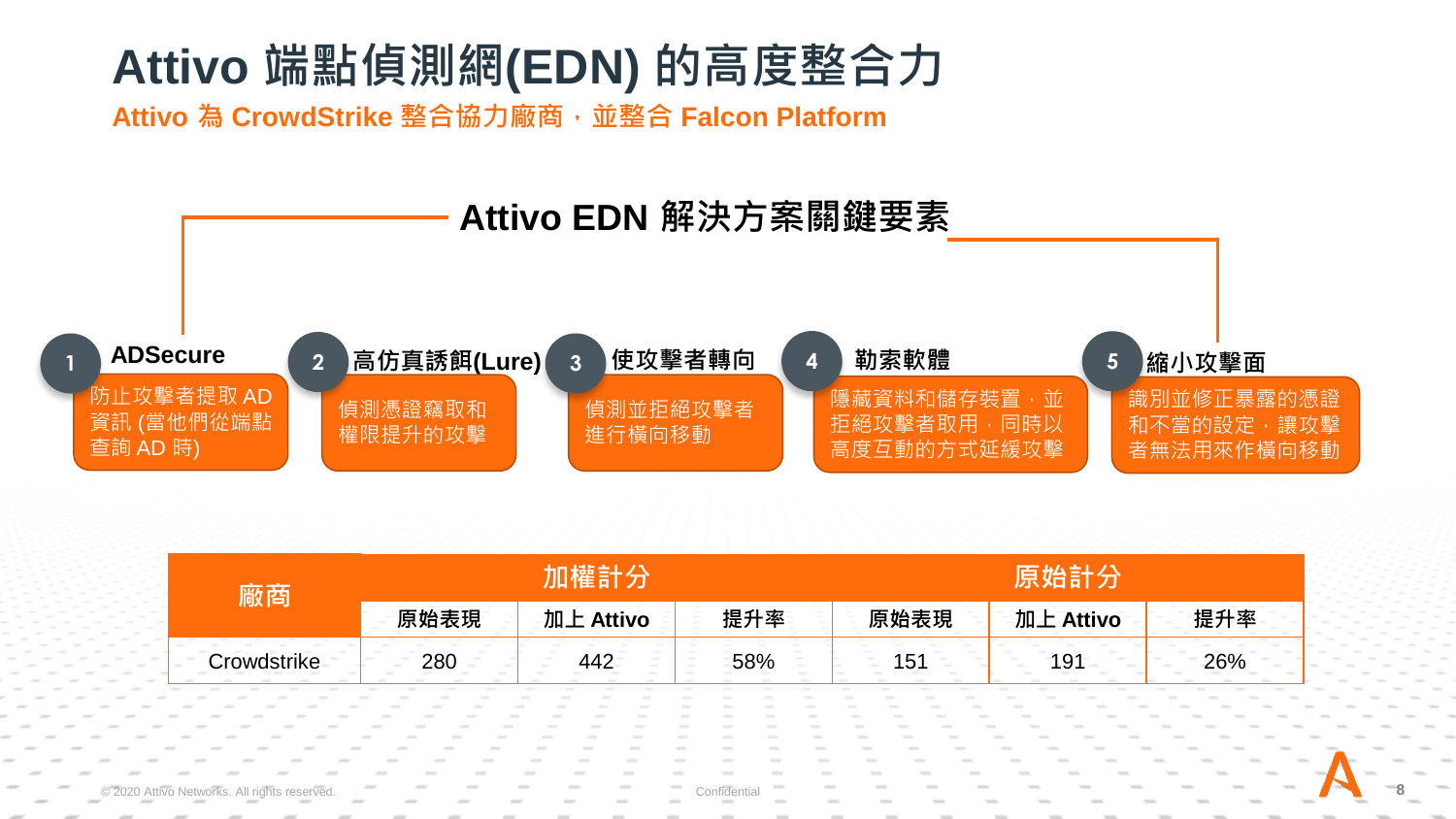## **EDN Boosts APT29 測試結果**

**在結合原始和加權計分 (Flat and Weighted Scoring) 表現平均提升 42%**

| 廠商             |      | 加權計分      |     | 原始計分 |           |     |  |
|----------------|------|-----------|-----|------|-----------|-----|--|
|                | 原始表現 | 加上 Attivo | 提升率 | 原始表現 | 加上 Attivo | 提升率 |  |
| A              | 280  | 442       | 58% | 151  | 191       | 26% |  |
| B              | 214  | 413       | 93% | 91   | 176       | 93% |  |
| $\mathsf C$    | 637  | 743       | 17% | 288  | 298       | 3%  |  |
| D              | 407  | 526       | 29% | 192  | 225       | 17% |  |
| <b>Average</b> |      |           | 49% |      |           | 35% |  |

 $©$  2020 Attivo Networks. All rights reserved